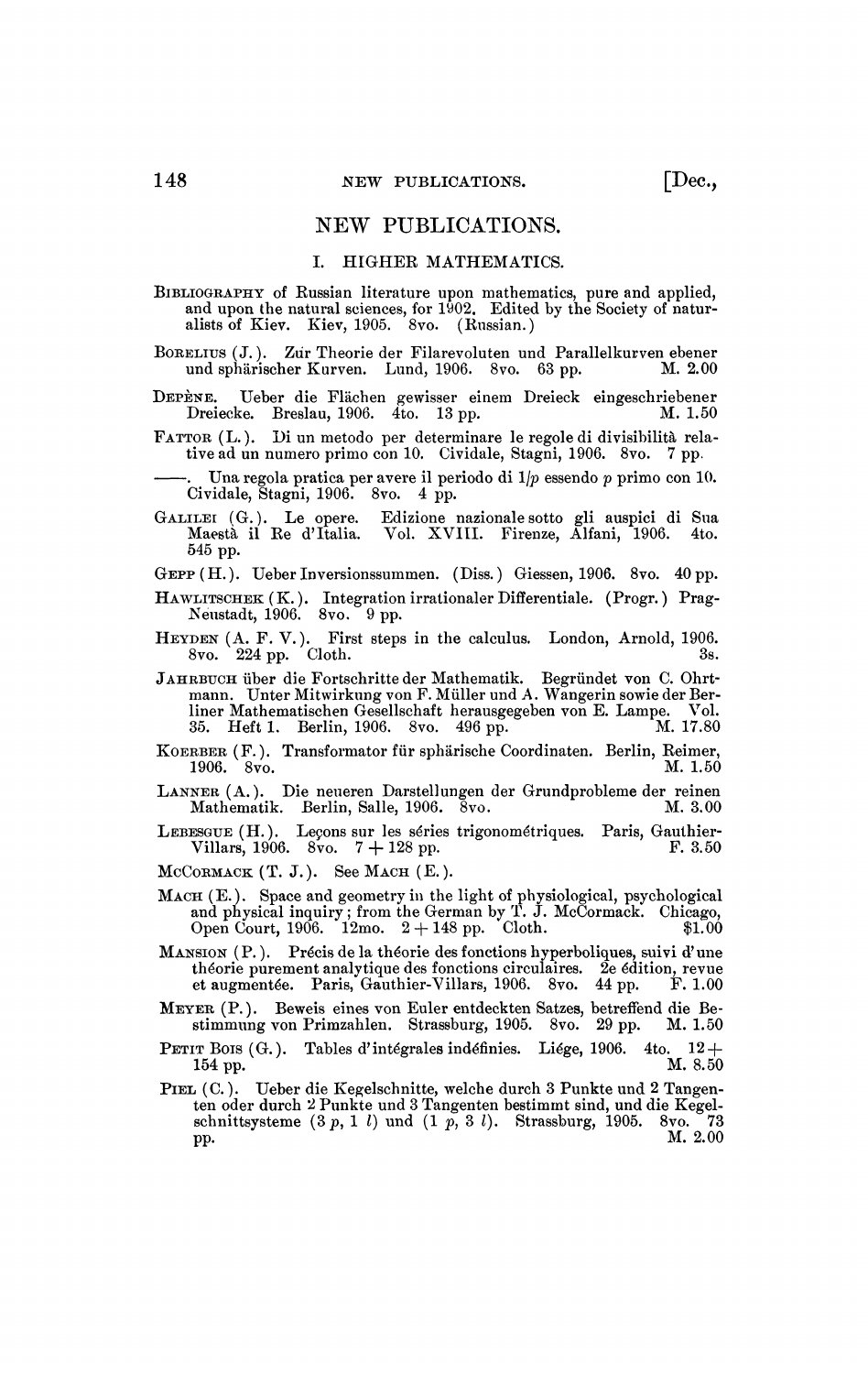POINCARÉ (H.). El valor de la ciencia. Versión española de Emilio Gonzalez Liana. Madrid, Gutenberg, 1906. 264 pp.

PUCCIANO (G.). Indagine sul potenziale logaritmico e newtoniano. Messina, d'Amico, 1906. 8vo. 38 pp.

KANTSOV. Pure mathematics. With a popular exposition of the founda-tions of higher analysis. St. Petersburg, 1906. 8vo. ( Russian. )

M. 3.60

- ROITMAN (D.). Mathematics as a science and as a subject of general culture.<br>St. Petersburg, 1906. 8vo. 56 pp. (Russian.) R. 0.50 St. Petersburg, 1906. 8vo. 56 pp. (Russian.)
- STEINGRABER (W.). Ueber partielle Differentialgleichungen erster Ordnung im  $R$ <sup>*i*</sup>. Greifswald, 1906. 8vo. 46 pp. M. 1.50
- TOGNELLI (G.). Una applicazione della teoria dei residui di variabile complessa. Livorno, Belforte, 1906. 8vo. 49 pp.

## II. ELEMENTARY MATHEMATICS.

- BIELER (A.). Arithmetisches Lehr- und Uebungsbuch für Knaben-Mittelschulen. Teil I: Bis zu den Gleichungen zweiten Grades mit mehreren Unbekannten einschliesslich. Teil II: Reihenlehre, Zinseszins-Rechannten einen ung und
- CERAMICOLA (F.). Multipli, summultipli, rapporti e proporzioni di grandezze omogenee commensurabili. Arezzo, Sinatti, 1906. 8vo. 33 pp.

CHILD  $(J. M. )$ . See LOCK  $(J. B. )$ .

CRACKNELL (A. G.). See WORKMAN (W. P.).

- DEAKIN (R.). New matriculation algebra. With a selection of graphs. 4th edition. London, Clive, 1906. 8vo. 512 pp. Cloth. (University tutorial series.) 3s. 6d. tutorial series.) 3s. 6d.
- EDWARDES (E. J.). Elements of plane geometry. London, Arnold, 1906.  $8$ vo.  $226$  pp. Cloth.  $3s. 6d.$
- F. I. C. Eléments d'algèbre, avec de nombreux exercices. Paris, Pous-sielgue, 1906. 16mo. 8 + 413 pp.
- FEIST (A.). Mathematische Aufgaben. Verzeichnis der mathematischen Aufgaben, die bei den Reifepriifungen der 9-stufigen höheren Lehranstalten des Herzogtums Braunschweig von Ostern 1892 bis Ostern 1903 bearbeitet worden sind. Braunschweig, 1906. 4to. 35 pp. M. 1.50
- GÉOMÉTRIE. Cours supérieur ; par une réunion de professeurs. Paris, Pous-<br>sielgue, 1906. 16mo. 8 + 323 pp.
- HELLGREN (A. E.). Allmânna metoder vid plangeometriska teorems och problems lösning. Part 1 : 3d edition. Part II : 2d edition. Stockholm, 1906. 8vo. 239 pp. Cloth. M. 7.00
- HOPFNER (F.). Beitrag zur konstruktiven Lösung planimetrischer Auf-gaben. (Progr.) Prag-Neustadt, 1906. 8vo. 9 pp.
- HOYOS Y JULIA. Nociones y ejercicios de aritmética y geometria. Zamora, 1906. 159 pp.
- LOCK (J. B.) and CHILD (J. M.). Trigonometry for beginners. London, Macmillan, 1906. 8vo. 204 pp. Cloth. 28. 6d. Macmillan, 1906. 8vo. 204 pp. Cloth.
- MAISON (C. C. ). Trigonometry simplified. A practical treatise on the subject of trigonometry. Cleveland,  $1906.$   $12 \text{mo.}$  61 pp.  $$0.50$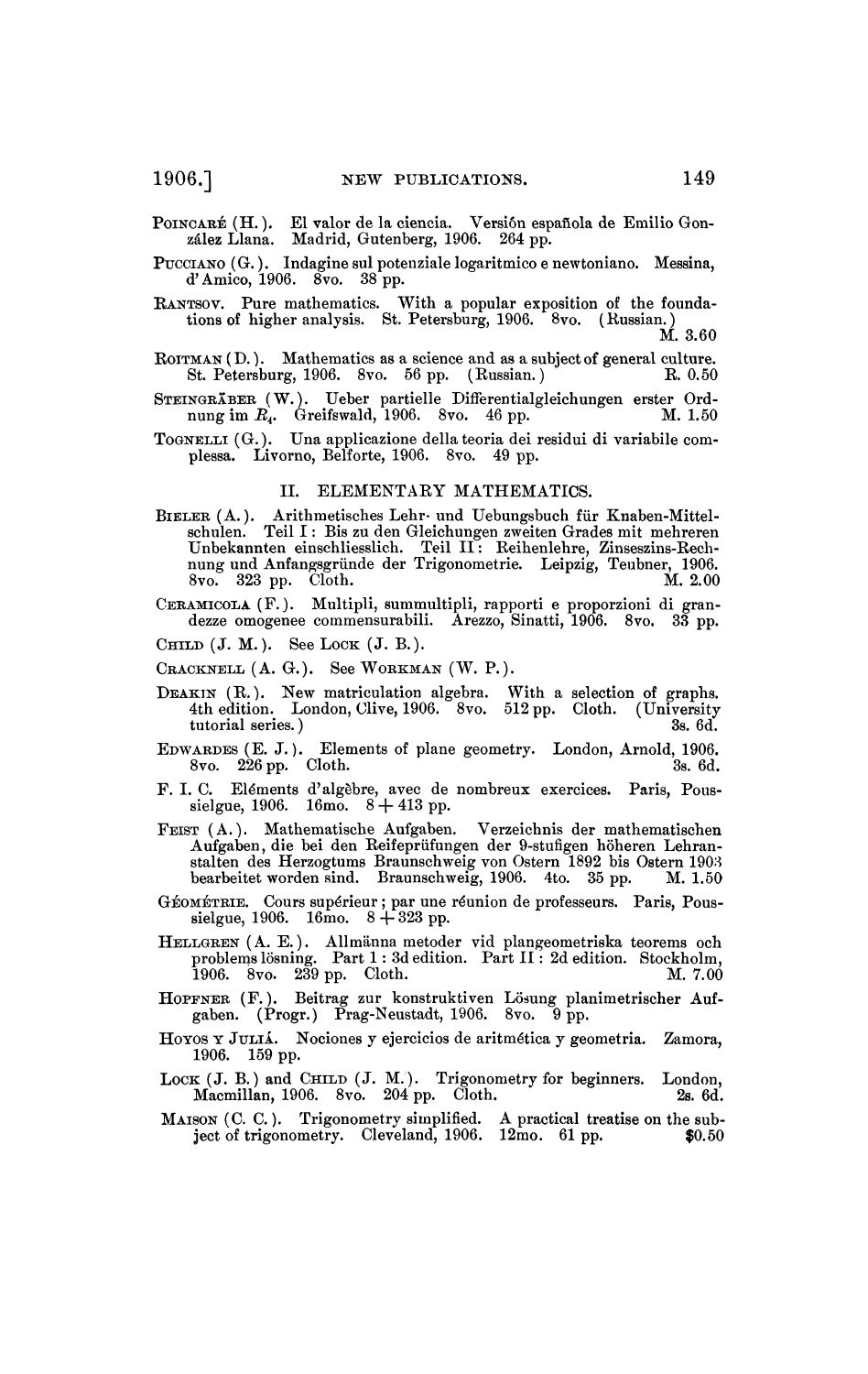- MALONE (F. ). Mathematical dexterities; or, the shortest way possible to reach accurate and quick results : a self-instructor for home study and a guide and reference to all who desire to be practical in business life» St. Louis, Malone, 1906. 16mo. 164 pp. Cloth. \$1.00
- MARTUS (H. C. E. ). Mathematische Aufgaben zum Gebrauch in den obersten Klassen höherer Lehranstalten. Aus den bei Reifeprüfungen an den deutschen höheren Schulen gestellten Aufgaben ausgewâhlt. Teil IV : Ergebnisse des Teils III. 2te, vermehrte Auflage. Dresden, 1906. 8vo. Cloth. M. 5.60
- MATRICULATION model answers : Mathematics. Being the London university matriculation papers in mathematics from September, 1902, to June, 1906. London, Clive, 1906. 8vo. Cloth. (University tutorial series. ) 2s.
- MILLIS  $(J. F. )$ . See STONE  $(J. C. )$ .
- MINET (A.) et PATIN (L.). Cours pratique d'arithmétique, de système métrique et de géométrie (Cours élémentaire, Ire et 2e années). Paris, Nathan, 1906. 16mo. 192 pp. F. 0.75
- NEUMANN (A.). Resultate zur Aufgabensammlung in Mocniks Lehrbuch der Arithmetik und algebra für die oberen Klassen der Gymnasien. Wien, Tempsky, 1906. 8vo. 85 pp. Boards. M. 1.20
- PEDOTH (A.). Entstehung des Begriffes der ganzen und der gebrochenen Zahlen und die einfachen Rechnungsarten mit diesen. (Progr.) Reichenberg, 1906. 8vo. 22 pp.
- ROBBINS (E.). Plane geometry. New York, American Book Company, 1906. 12mo. 254 pp. Cloth. 40.75 1906. 12mo. 254 pp. Cloth.
- Ross (P.). Elementary algebra. For use of higher grade and secondary schools. Part 1. With answers. London, Longmans, 1906. 8vo. 324 pp. Cloth. 2s. 6d.
- SACHSE (J. J.). Zur mechanischen Drittelung eines Winkels und die planimetrische Bestimmung eines Grades der Kreislinie. Heiligenstadt, Cordier, 1906. 8vo.  $39$  pp. 2 plates. M. 1.20
- SOLUTIONS des exercises et problèmes proposés dans le cours moyen de géo-métrie. 2e édition. Paris, Vitte, 1906. 16mo. 251pp.
- STONE (J. C.) and MILLIS (J. F.). A first algebra for beginners. Boston,<br>Sanborn, 1906. 12mo.  $4+173$  pp. Cloth.  $$0.50$ Sanborn, 1906.  $12m$ o.  $4 + 173$  pp. Cloth.
- TAYLOR (J. M.). Plane and spherical trigonometry. Teachers' edition. Boston, Ginn, 1906.  $12\text{mo.}$   $3 + 209 \text{ pp.}$  Cloth.  $$1.00$
- TUNÓN DE LARA (M.). Lecciones de geometria. Toledo, Serrano, 1906.  $8 + 282$  pp.
- WALLENTIN (F.). Methodisch geordnete Sammlung von Beispielen und Aufgaben aus der Algebra und allgemeinen Arithmetik für die oberen Klassen der Mittelschulen, Lehrer- Bildungsanstalten und anderen gleichstehenden Lehranstalten. Wien, Gerold, 1906. 8vo.  $4+292$  $\overline{p}$ p. Cloth. M. 3.80
- WILLIAMSON (A. P. W.). Plane and spherical trigonometry. With applications to problems in navigation and nautical astronomy. London, Imray, 1906. 8vo. 72 pp. 3s. 6d.
- WORKMAN (W. P.) and CRACKNELL (A. G.). Geometry, theoretical and practical. Section II : Rectilinear figures. Section III : The circle.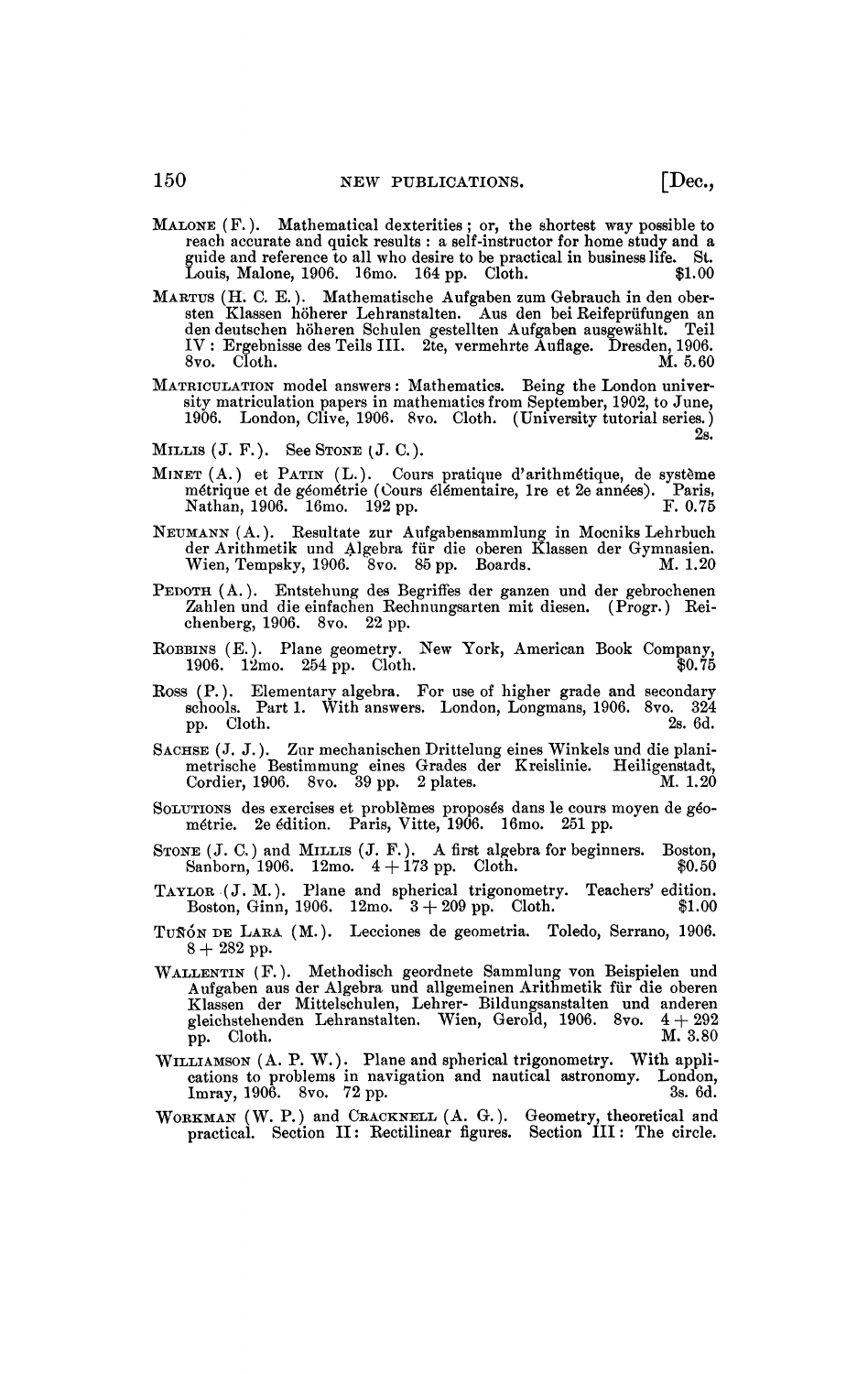Section IV : Kectangles and polygons. London, Clive, 1906. 8vo. Cloth. (University tutorial series.)

## III. APPLIED MATHEMATICS.

BARMWATER (F.). Laerebog i mekanisk fysik. 2te udgave. Kjöbenhaven, 1906. 8vo. 196 pp. 1906. 8vo.

BÖHMER (P. E. ) und GRAMBERG (W.). Der Risikogewinn in der Lebensund in der Invaliditäts-Versicherung. Berlin, 1906. 8vo.  $^{43}$  pp.<br>M. 2.00

- CLAISE (B. ) et DUBOIS (A. ). Cours théorique et pratique de résistance des matériaux. Bruxelles, 1906. 8vo. 199 pp. Fr. 5.00
- CROIX (L.). La règle à calculs appliquée aux problèmes de la navigation. Paris, 1906. 8vo.

DORRIE (H. ). Das Gesetz von Biot und Savart und die cyclische Konstante. Biedenkopf, 1906. 8vo. 20 pp.

DUBOIS  $(A. )$ . See CLAISE  $(B. )$ .

FRANKLIN (W. S.) and ESTY (W.). The elements of electrical engineer-ing. A text-book for schools and colleges. Vol. I. Direct current ma-chines, electric distribution and lighting. New York, Macmillan, 1906. 8vo.  $13 + 517$  pp. Cloth.  $$4.50$ 

GRAMBERG (W.). See BÖHMER (P. E. ).

- HORART (H. M. ). Elementary principles of continuous current dynamo de-sign. London, Whittaker, 1906. 8vo. 730 pp. 7s. 6d.
- JADANZA (N.). Teorica dei canocchiali esposta secondo il metodo di Gauss. 2a edizione. Torino, Loescher, 1906. 8vo.  $11+282$  pp.
- JAMIESON (A.). Text-book on applied mechanics and mechanical engineering. Vol. 2. 5th edition, revised. London, Griffin, 1906. 8vo. 834  $pp.$  12s. 6d.
- KOPF. Die Bewegung eines homogenen Kreiszylinders, mit dem eine Masse fest verbunden ist, und der an seinen beiden Enden durch sich in gleicher Höhe befindende horizontale Ebenen gestützt wird, längs denen er rollt.<br>Burg. 1906. – 4to. – 12 pp. Burg, 1906. 4to. 12 pp.
- LEGRAND (E. ). Método grâfico para la predicción de occultaciones y eclipses del sol. Montevideo, 1906. 29 pp.
- LÓPEZ LÓPEZ (S.). Fórmulas prácticas de electricidad y tablas de logaritmos. Madrid, Homo, 1906. 288 pp.
- MACKENZIE (A. H.). Theoretical and practical mechanics and physics. Preliminary science course for artisans in evening schools. London, Macmillan, 1906. 8vo. 128 pp. Cloth. 1s.
- MANDOM (C) . Misure e problemi di elettricità. 2a edizione. Torino, 1906. 12mo. 327 pp. 1. 5.00
- MARMOTTIN (L.). DU rôle des mathématiques en astronomie. Discours prononcé à la distribution des prix faite aux élèves de l'institution Saint-Etienne, le 25 juillet, 1906. Paris, Martin, 1906. 8vo. 22 pp.
- MASCART (E. ). Eléments de mécanique rédigés conformément au programme de l'enseignement scientifique dans les lycées. 8e édition. Paris, Brodard, 1906. 8vo. 200 pp. Brodard, 1906. 8vo. 200 pp.